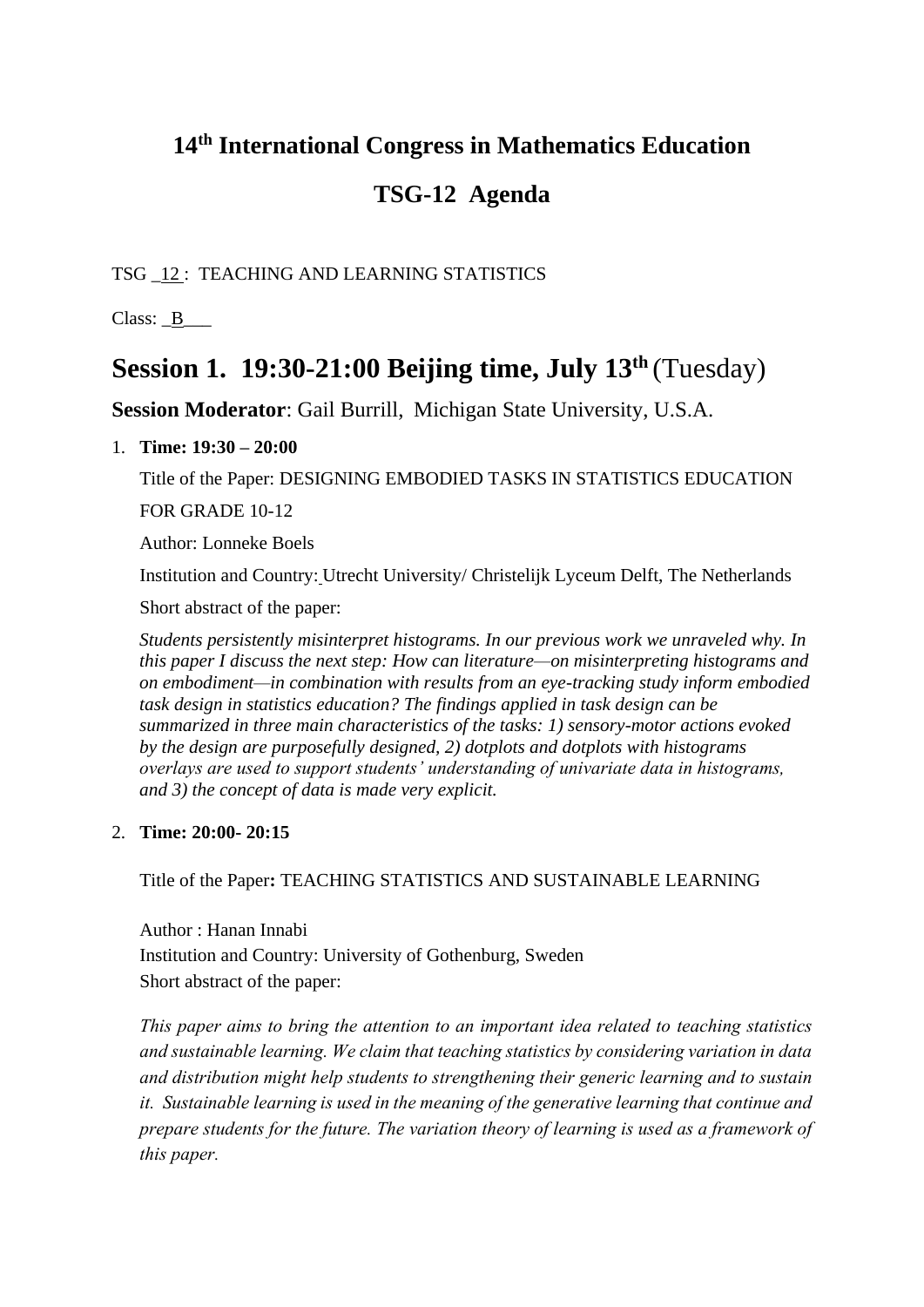## 3. **Time: 20:15- 20:30**

Title of the Paper**:** READING AND INTERPRETING DISTRIBUTIONS OF NUMERICAL DATA IN PRIMARY SCHOOL Author : Daniel Frischemeier, Institution and Country: University of Paderborn, Germany **Short abstract of the paper**:

*The ability of reading and interpreting distributions is a cornerstone when analyzing data. In primary school, this ability is often limited to reading and interpreting categorical data displayed in tallies, pie charts and bar graphs. In this paper, we report on a teachinglearning arrangement which has the aim to support primary school students (age 10-11) when extracting information of graphs displaying numerical data.*

## 4. **Time: 20:30- 20:45**

Title of the Paper**:** STATISTICAL LITERACY AS CENTRAL COMPETENCE TO CRITICALLY UNDERSTAND BIG DATA

## Authors : **Carlos Monteiro<sup>1</sup>** and Karen François**<sup>2</sup>**

Institution and Country:

<sup>1</sup>Universidade Federal de Pernambuco / The Federal University of Pernambuco (UFPE) – Brazil

<sup>2</sup>Vrije Universiteit Brussel / Free University Brussels (VUB) - Belgium

## Short abstract of the paper:

*Big Data are massive data sets which are generated continuously in many contemporary social practices. Big Data has potential and limits which need to be understood, therefore it is a challenge to develop Big Data Literacy to support the needs of constructive, concerned, and reflective citizens. In this paper, we problematize the conceptualizations of mathematics and statistical literacy and we will highlight the need to integrate the new challenges and critical issues from data-science associated with Big Data, including e.g. ethics, integrity, misconduct, agency, and mathwashing. These reflections remark the needs to develop school and teacher education curricula which comprise learning and teaching processes associated with a literacy that enable learners to understand Big Data in daily life.*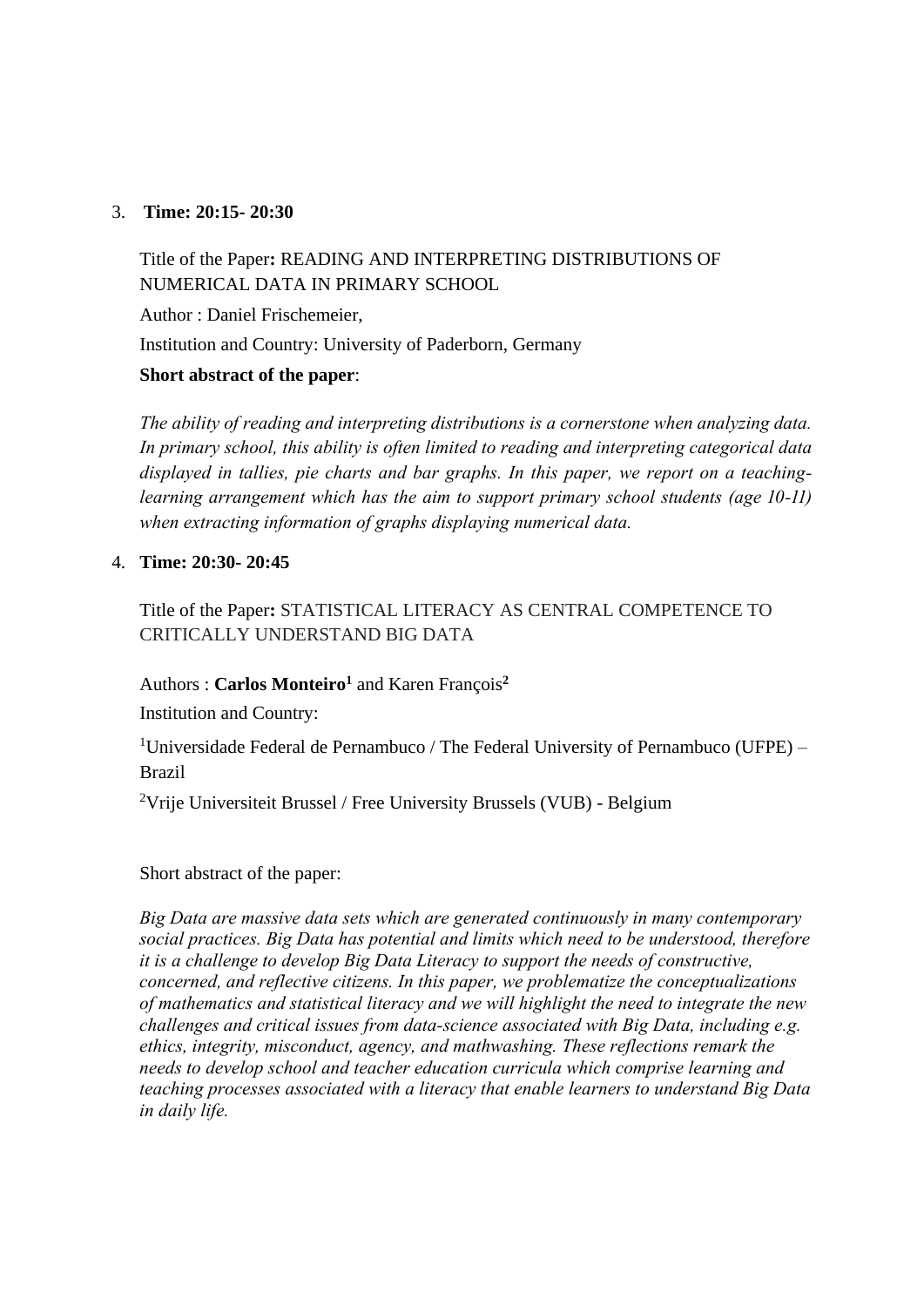## **5. Time 20: 45 – 21:00**

## Title of Paper: STUDENTS BELIEFS ABOUT STATISTICS AND THEIR INFLUENCE ON THE STUDENTS´ ATTITUDES TOWARD STATISTICS IN INTRODUCTORY COURSES

Authors: Florian Berens<sup>1</sup>, Kelly Findley<sup>2</sup> and Sebastian Hobert<sup>3</sup> Institution: <sup>1</sup>University of Goettingen, Germany, <sup>2</sup>University of Illinois –Urbana-Champaign, USA, <sup>3</sup>University of Goettingen, Germany Short Abstract of the Paper:

*Negative attitudes of students toward statistics in introductory courses are a widespread phenomenon. The reasons for this lie first and foremost in their experience with mathematics, but they are also more diverse than just that. In addition to known reasons, this paper proposes that the personal definition of statistics also has an influence on the attitudes of students towards statistics. Students´ beliefs about statistics are therefore described as a cause that influences students´ (negative) attitudes. The presented paper has therefore surveyed 471 students of social sciences in a German university. It builds on a preliminary stage of a survey on beliefs about statistics two of the authors developed and on SATS 36. An overview of the survey development is given and a connection to attitudes is established. Findings show slight influences of the different beliefs of the students on their attitudes towards statistics. Especially rules-based beliefs about statistics have negative impacts on the students´ attitudes, investigative perspectives on statistics have positive impact on all dimensions of attitudes.*

………………………………………….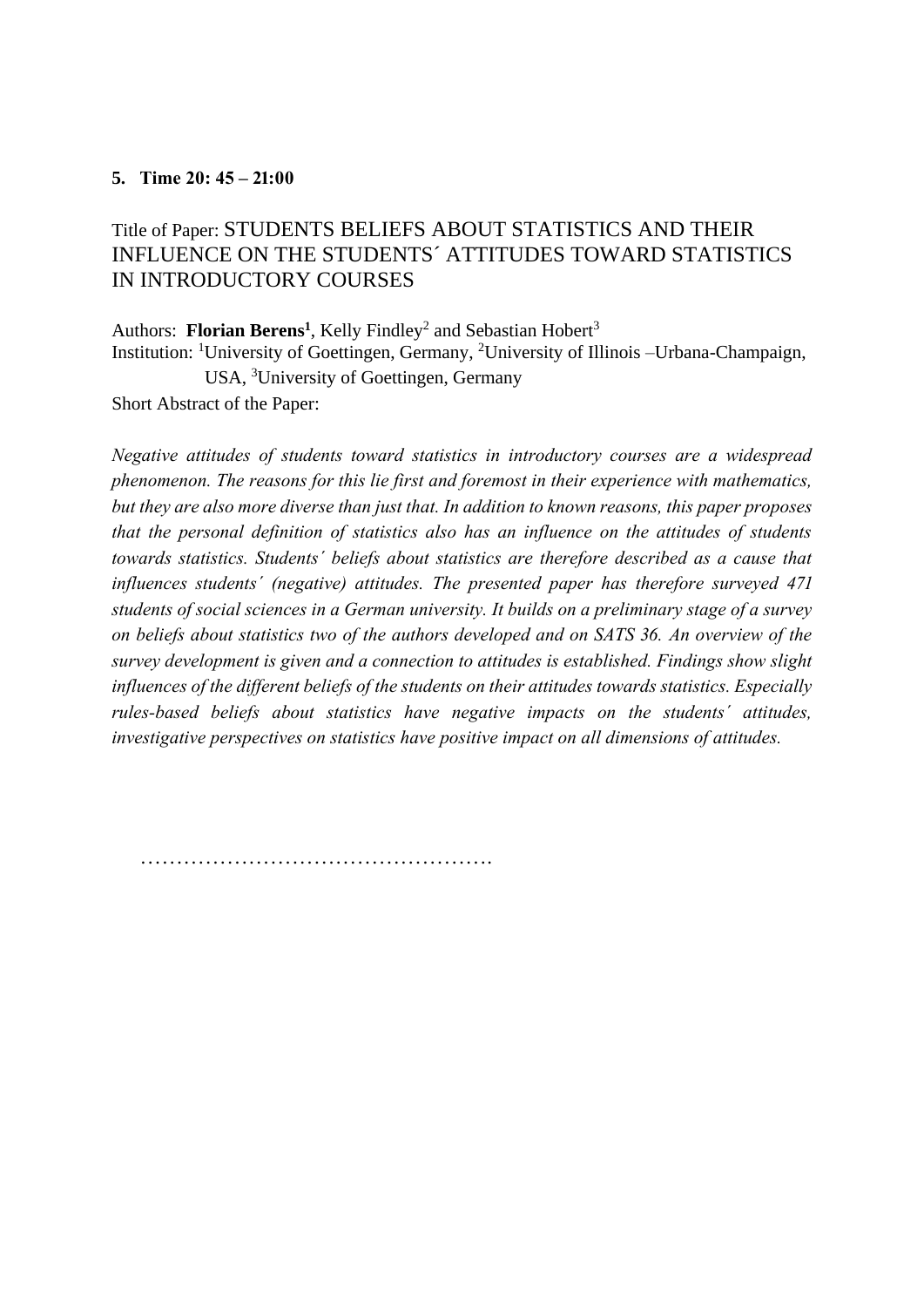# **Session 2 19:30-21:00 Beijing time, July 14th (Wednesday)**

**Session Moderator:** Adam Molnar, Oklahoma State University, U.S.A.

## **1. Time: 19:30-20:00**

Title of the Paper: INTERDISCIPLINARY DATA WORKSHOPS

Authors: **Danny Parsons,** David Stern, Balázs Szendrői, Elizabeth Dávid-Barrett Institutions and Country: IDEMS International, University of Oxford, University of Sussex, United Kingdom

Short abstract of the paper:

*An approach to interdisciplinary data workshops has been developed that brings together mathematical science students and practitioners to work on problems with real data in the practitioners' area of expertise. The approach was conceived through collaborative research projects aimed at tackling development challenges in Africa using data-based approaches to corruption in public procurement and farmer experimentation in agriculture. Implementation of the approach in four workshops in three African countries is presented. The workshops provided important learning outcomes both for students, experiencing a problem-solving approach to working with real data in a genuine context, and for practitioners to gain data awareness, literacy and skills.*

## **2. Time: 20:00 -20:15**

Title of the Paper: DISTINCTIVE ASPECTS OF REASONING IN STATISTICS AND MATHEMATICS: IMPLICATIONS FOR CLASSROOM ARGUMENTS

Authors: Anna Marie Conner<sup>1</sup> and Susan A. Peters<sup>2</sup> Institutions and Country: University of Georgia<sup>1</sup>, University of Louisville<sup>2</sup>, U.S.A

Short abstract of the paper:

*Reasoning plays an important role in mathematics and statistics, but the kinds of reasoning used to establish results differ between mathematics and statistics. In general, we see more probabilistic and contextual reasoning in statistics, while in algebra, as in other areas of mathematics, results rely on deductive reasoning, perhaps after inductive or abductive reasoning is used to examine patterns. Secondary school teachers are expected to teach topics from both mathematics and statistics, and they are asked to use collective argumentation in their teaching. It is important for teachers to support their students in*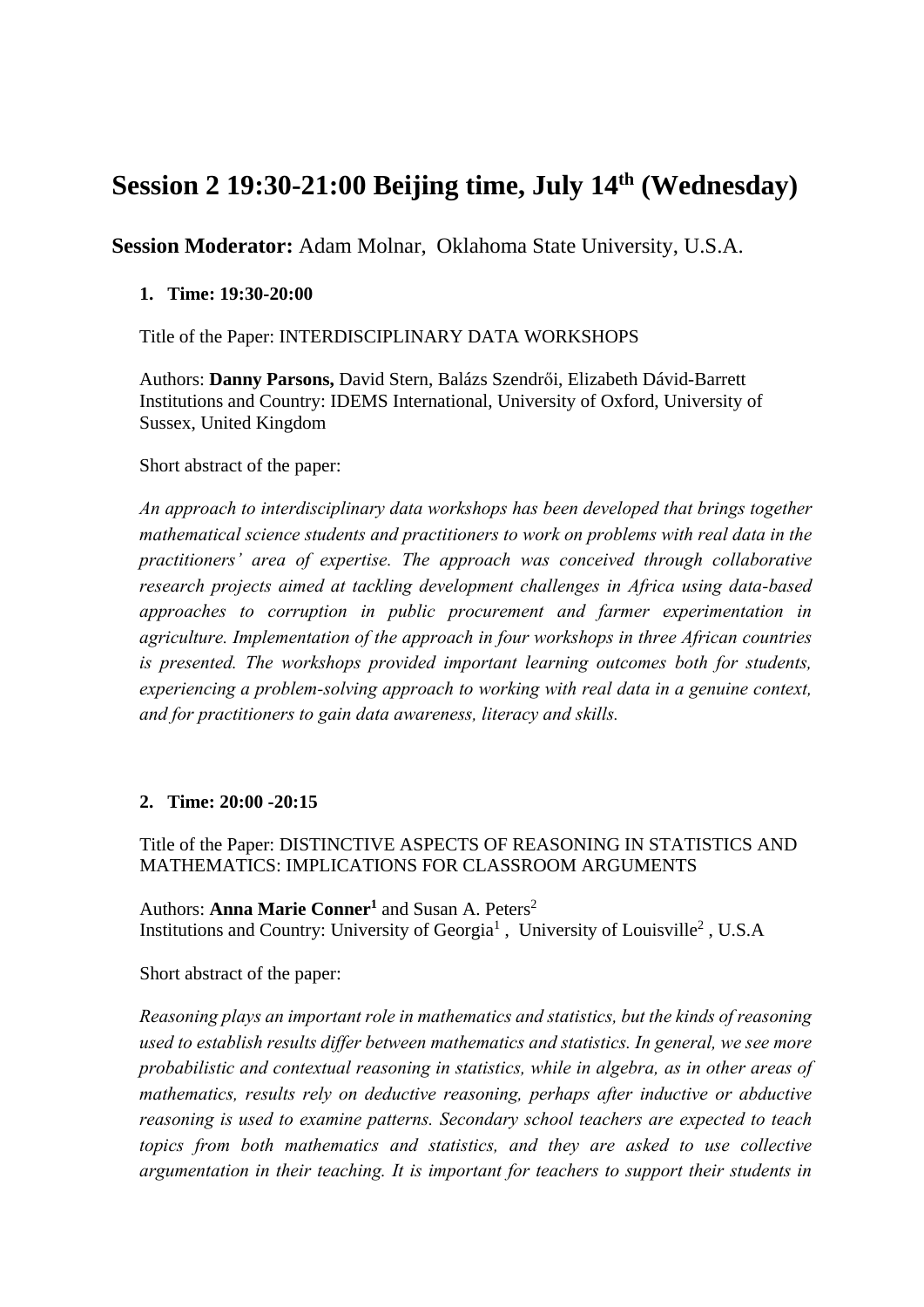*making arguments that use appropriate reasoning for the subject in which they are engaged. In this paper, we discuss distinctions between reasoning in statistics and mathematics and use diagrams of argumentation to illustrate these differences in practice.*

## **3. Time: 20:15 – 20:30**

## Title of the Paper: A SCHOOL EXPERIMENT FOR INTRODUCTORY INFERENTIAL STATISTICS IN HUNGARIAN SECONDARY SCHOOLS

## Author: **Péter Fejes Tóth<sup>1</sup> ,** Ödön Vancsó <sup>2</sup>

Institution and Country: Szent István University<sup>1</sup>, Eötvös Loránd University<sup>2</sup>, Hungary Short abstract of the paper:

*This paper deals with a possible concept and a school experiment based on it, both aiming to introduce the main ideas of inferential statistics in Hungarian secondary schools. Following a brief historical introduction, the main goals and the theoretical base of our experiment will be discussed. We will conclude our presentation with a comprehensive report of the pilot tests, complimented with results of feedback from students and teachers participating.* 

## **4. Time: 20:30- 20:45**

Title of the Paper: AN INFORMAL STATISTICAL INFERENTIAL REASONING EXPERIENCE WITH SEVENTH GRADERS: A LESSON STUDY

 Author: **Soledad Estrella**, Maritza Méndez-Reina, Tamara Rojas, and Rodrigo Salinas Institution and Country: Pontificia Universidad Católica de Valparaíso, Chile

## Short abstract of the paper:

*Statistical thinking is fundamental for citizens to be able to make decisions in situations of uncertainty, allowing them to overcome the fallibility of intuition and to analyze with skepticism and greater precision the behavior of data. In this paper we present the results of the implementation of a learning sequence designed by a Lesson Study Group, with the purpose of promoting informal inferential reasoning of seventh graders' (12- to 13-yearolds). The results show that students' responses express the coordination of their informal knowledge about the context and data of the problem and outline statements beyond the data they possess. However, some cases give evidence of difficulties in making inferences with expressions denoting uncertainty. It is concluded that the learning sequence implemented in online teaching, enables the progressive development of some components of informal statistical inference.*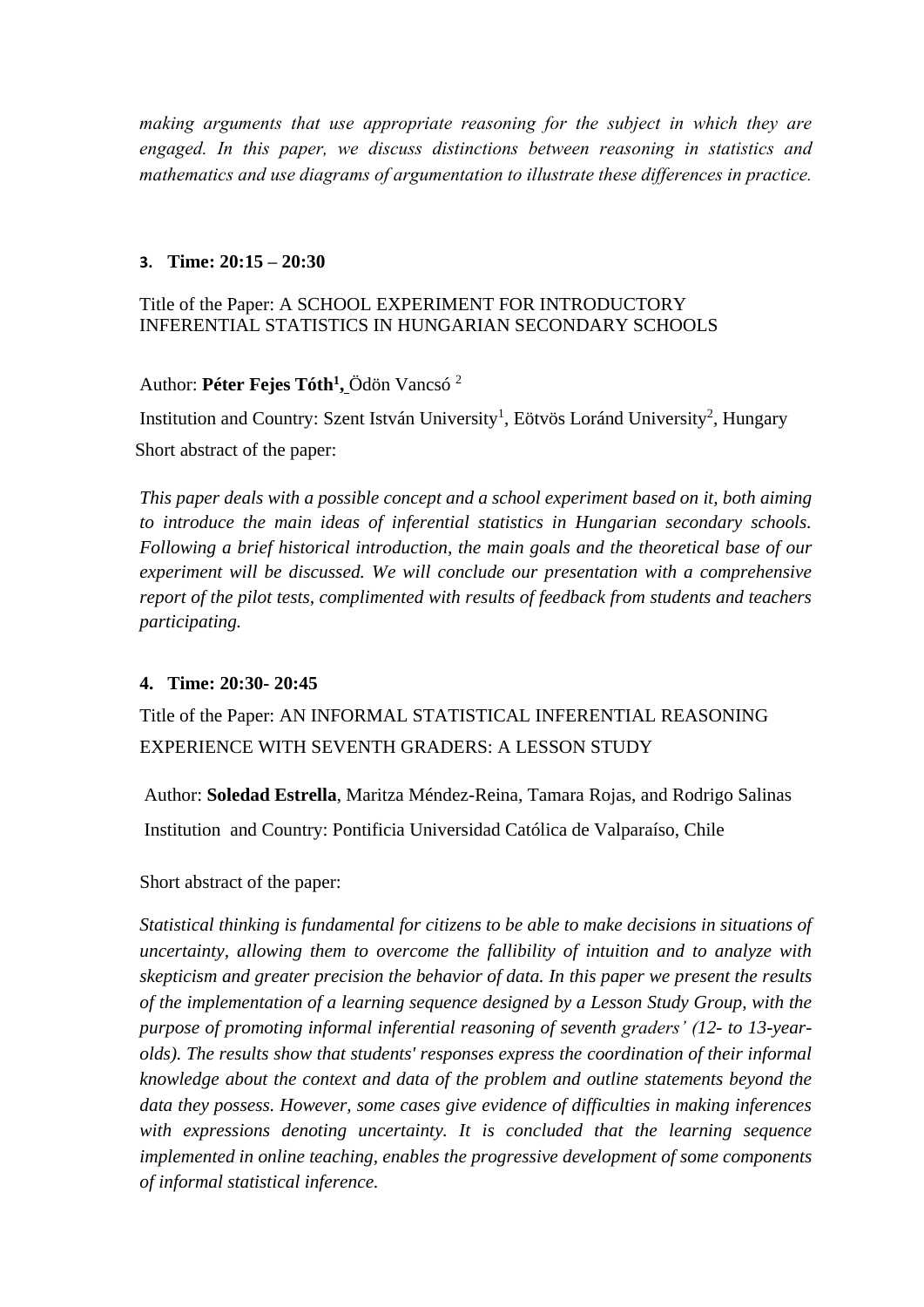## **5. 20: 45 – 21:00**

Title of the Paper: RESEARCH ON TEACHING STRATEGIES OF MEAN FROM THE PERSPECTIVE OF STATISTICAL LITERACY

Author: **Wu Jiaqi** and Yu Yao Institution and Country: Beijing Normal University Short abstract of the paper:

*In the era of big data, statistical literacy is a necessary ability of citizens, and mathematics classes in primary and secondary schools are an important place to cultivate statistical literacy.Mean is an important part of statistics teaching in primary schools. Students are confronted with the following problems when learning mean: they can calculate but cannot apply and cannot deal with extreme values in different situations.To solve these puzzles of students, it is necessary to understand the historical development of mean, analyze the essence of mean, and figure out the relationship between mean and other statistics.In order to cultivate the statistical literacy of students and combine with the puzzles encountered in their learning, the teaching needs to be improved from the following three aspects: introducing the mean in two ways, presenting a variety of methods for analyzing data, feeling the relevance of statistics, and appropriately handling extreme values.*

………………………………………….

#### **Session 3. 21:30-23:00 Beijing time, July 16th (Friday)**

**Session Moderator** : Leandro de Oliveira Souza Universidade Federal de Uberlândia, Brazil

## 1. **Time: 21:30-22:05**

Title of the Paper: MARGIN OF ERROR: CONNECTING CHANCE TO PLAUSIBLE

Author: Gail Burrill

Institution and Country: Michigan State University, U.S.A.

Short abstract of the paper:

*An intriguing question in statistics: how it is possible to know about a population using only information from a sample? This paper describes a simulation-based formula-free approach to answering the question used in a course for elementary preservice teachers. Applet-like dynamically linked documents allowed them to build "movie clips" of the features of key statistical ideas to support their developing understanding. The live visualizations of simulated sampling distributions of "chance" behavior enabled students to see that patterns of variation*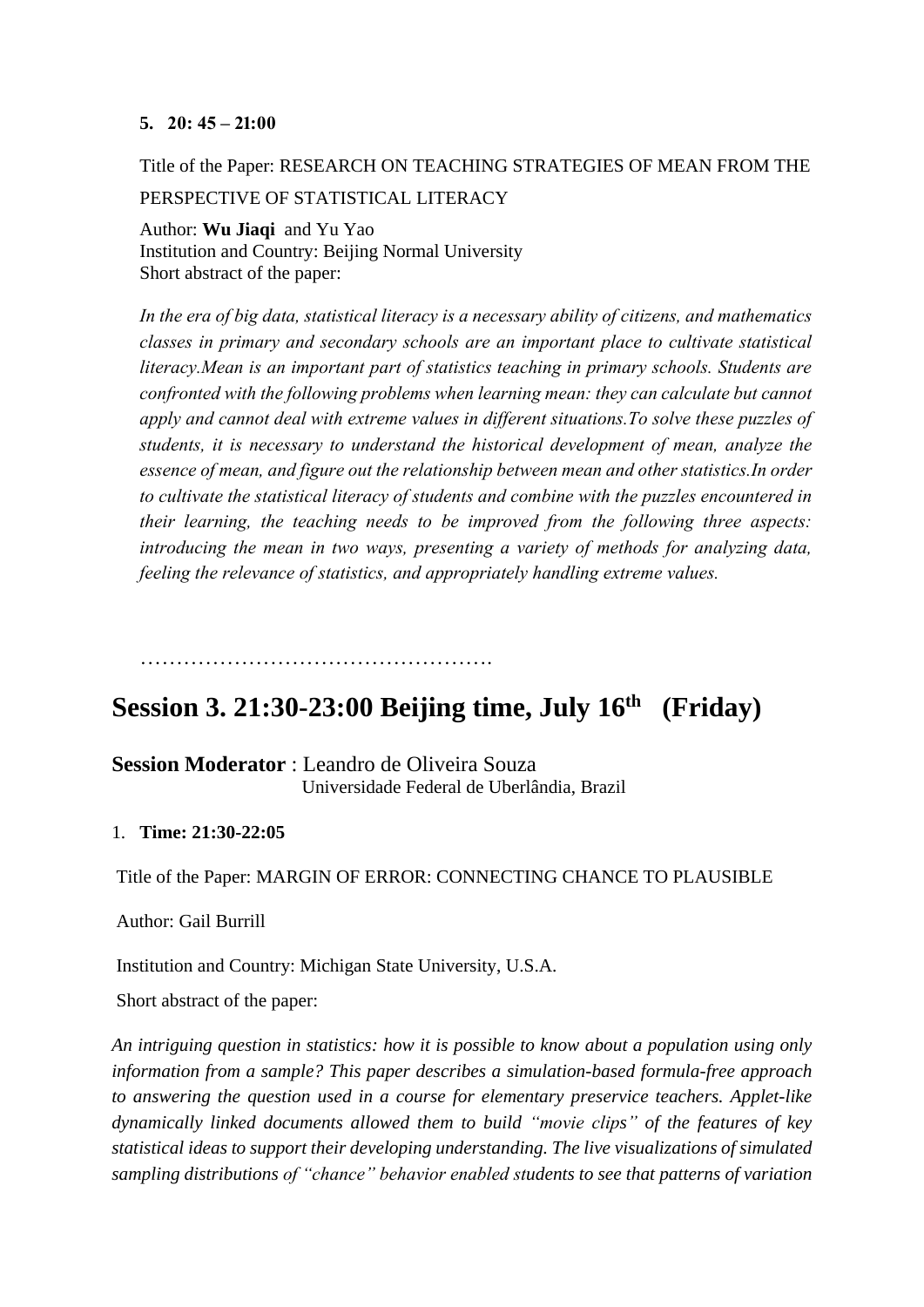*in the aggregate are quite predictable and can be used to reason about what might be likely or "plausible" for a given sample statistic. The discussion includes a brief overview of a learning trajectory leading to margin of error, summarizes a key lesson in the development, describes how the ideas are extended, and concludes with a brief analysis of student understanding after the course.*

## 2. **Time: 22:05- 22:20**

## Title of the Paper: CRITICAL CITIZENSHIP IN STATISTICS TEACHER EDUCATION

Authors: Cindy Alejandra Martínez-Castro<sup>1</sup>, Lucía Zapata-Cardona<sup>2</sup> & Gloria Lynn Jones<sup>3</sup> Institutions and Country: University of Antioquia, Colombia<sup>1, 2</sup>, University of Georgia<sup>3</sup>, **USA** 

## Short abstract of the paper:

*This research analyzes the contributions of the statistical investigations to the development of critical citizenship of prospective teachers. Critical citizenship is a quality of thought that promotes environmentally, socially, politically and economically conscious citizens and develops critical dispositions towards the world in which they live. The participants were 10 prospective teachers pursuing a degree in Mathematics Education in a well-known public university in northwestern Colombia. The prospective teachers voluntarily participated in the research in which they carried out four classroom statistical investigations related to social crises. The main sources of information came from discussions in eight lessons where prospective teachers studied empirically crisis of society using statistical tools. Supplementary information included ideograms, autobiographies, and narratives. The results show that statistical investigations promote statistical thinking and encourage the development of the sense of agency.*

## 3. **Time: 22:20- 22:35**

## Title of the paper: MATHEMATICS ABILITY AND OTHER FACTORS ASSOCIATED WITH SUCCESS IN INTRODUCTORY STATISTICS

Authors: **Adam Molnar** and Shiteng Yang Institution(s) and Country: Oklahoma State University, U.S.A.

## Short Abstract of Paper:

*Determining controllable factors associated with performance in introductory statistics would improve course quality and student success rates. This paper describes the construction of a brief 19 question diagnostic on mathematics needed for general introductory statistics. Multivariate models were constructed to predict student performance based on math diagnostic score and 13 other available variables. The most*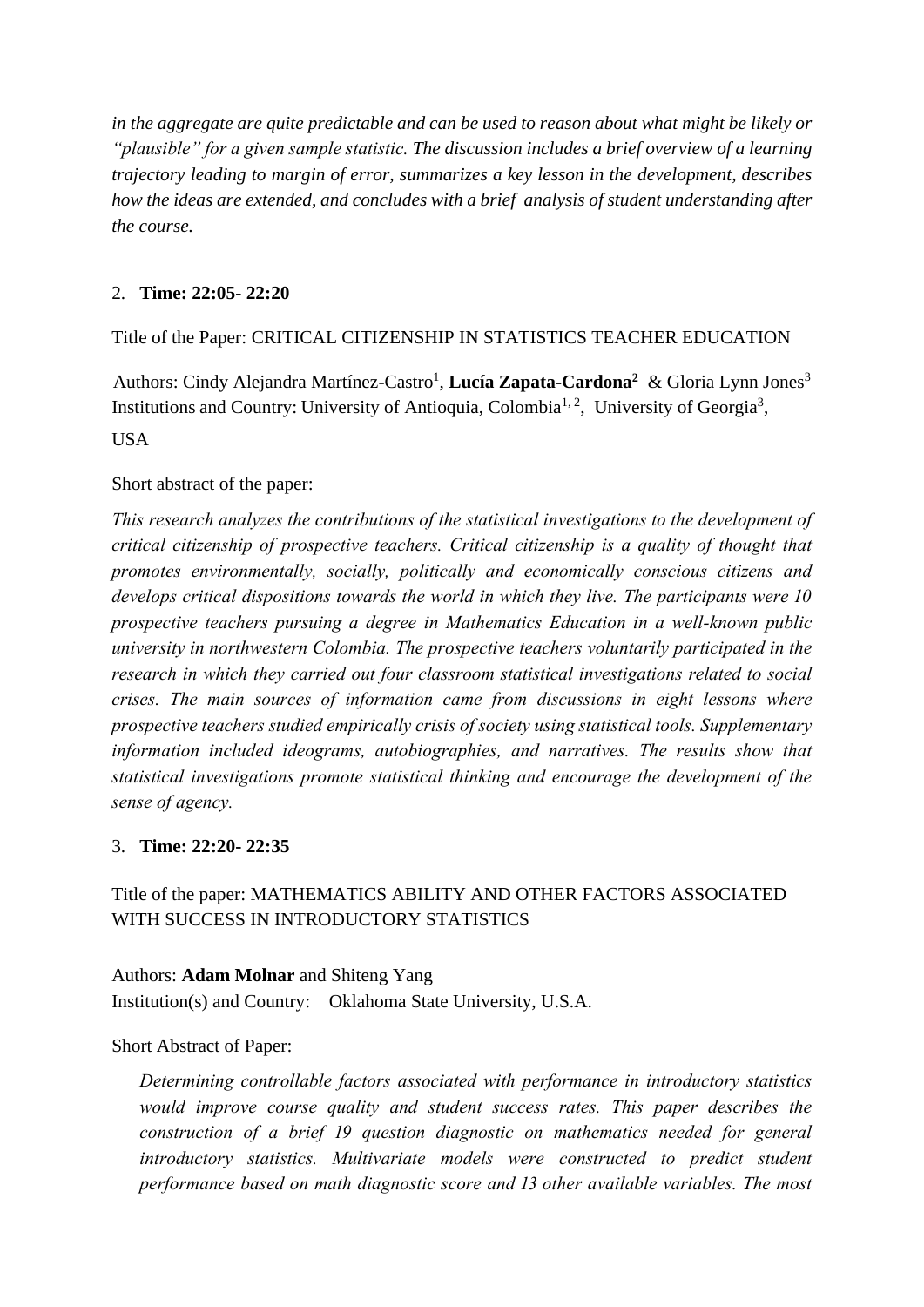*predictive variables, in order, were general college GPA, mathematics ability, highest prior mathematics completed, and instructor effect.*

4. **Time: 22:35- 22:50**

Title of the paper: ELEMENTARY STUDENTS' RESPONSES TO QUANTITATIVE DATA

Authors: **Karoline Smucker** and Azita Manouchehri

Institution and Country: The Ohio State University, U.S.A

Short Abstract of Paper:

*In this work, relying on a teaching experiment methodology, we examined development of statistical thinking surrounding the creation of graphical displays amongst a cohort of elementary students. Students showed flexibility in adapting techniques from categorical data to create displays which took into account various wingspans of class members, though for some class members it was difficult to separate graphing from the "rules" which had been encountered in prior instruction.*

20:50 – 21:00 General Discussion

…………………………………………

# **Session 4. 14:30-16:30 Beijing time, July 17th (Saturday)**

**Session Moderator**: Enriqueta Reston, University of San Carlos, Philippines

1. **Time: 14:30-14:50**

Title of the Paper: IMPLEMENTATION OF A COURSE ON TIDYVERSE IN PAKISTAN UNDER THE ASA EDUCATIONAL AMBASSADOR PROGRAM

Author: Saleha Naghmi Habibullah Institution and Country: Kinnaird College for Women, Lahore, Pakistan

Short abstract of the paper:

*The relatively new collection of R packages known as Tidyverse is not yet much known in developing countries such as Pakistan. This paper presents an account of a six-day course on Tidyverse that was rendered by the author and her team at the Bureau of Statistics (BoS), Punjab twice during the summer of 2019. This was the outcome of the Educational Ambassador Program of the American Statistical Association under the auspices of which the author had attended the Joint Statistical Meetings (JSM 2018) held in Vancouver,*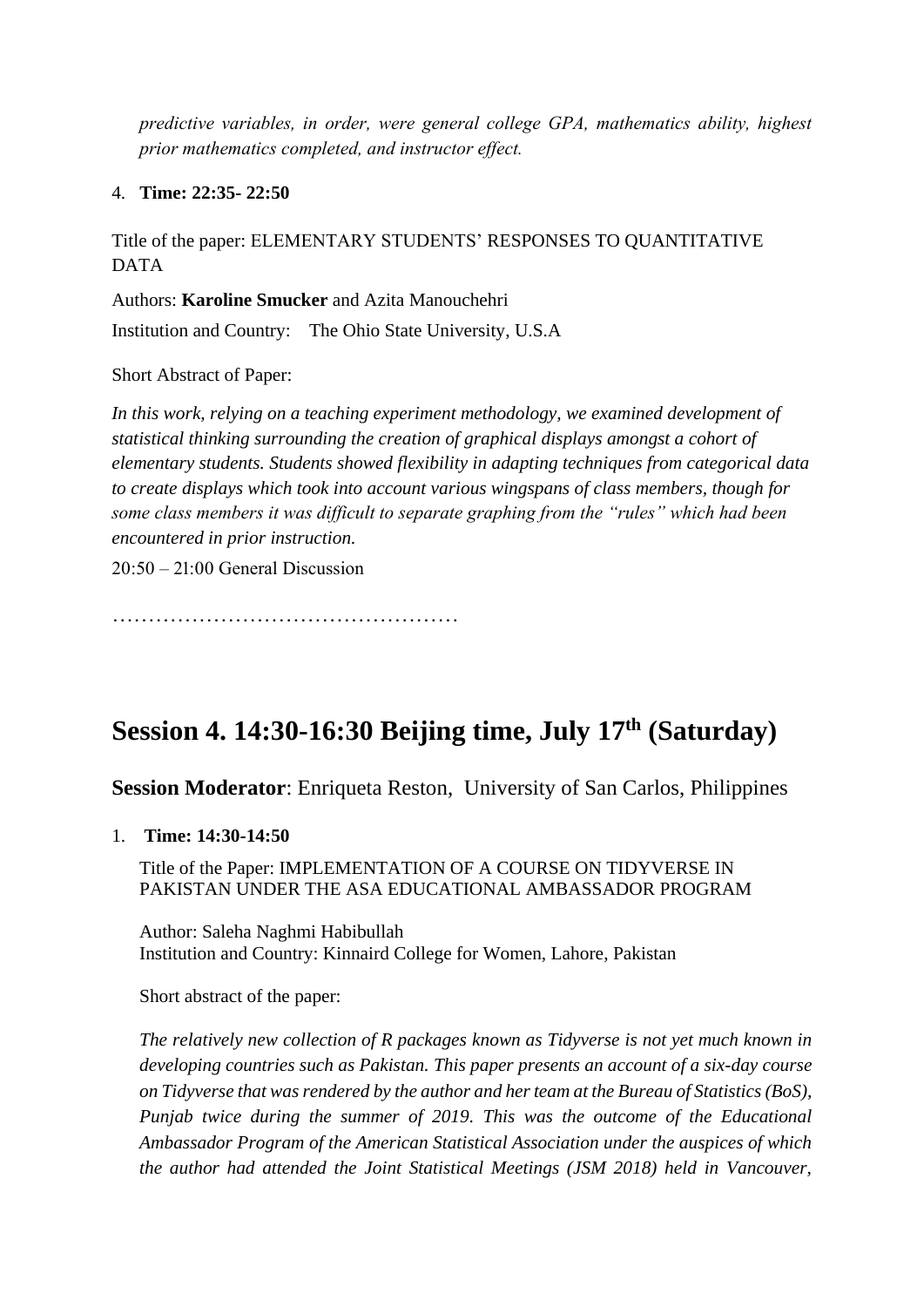*Canada. The paper elucidates the various stages of preparation and implementation of the course at the Bureau as well as the feedback obtained from participants. Experiences gained provide important insights for the optimization of similar courses to be conducted in the future.*

### *2.* **Time: 14:50-15:10**

Title of the Paper: YOUNG LEARNERS' REASONING WITH INFORMAL STATISTICAL MODELS AND MODELING

 Author: **Michal Dvir** and Dani Ben-Zvi Institution: University of Haifa, Israel

Short abstract of the paper:

*Statistical modeling as a pedagogical paradigm to developing learners' statistical reasoning has been the subject of a growing interest in the statistics education community. Therefore, various pedagogical adaptations of the formal statistical modeling practice have been explored as means of introducing novices to the culture of statistics. With regard to young learners in particular, these are typically void of the formal mathematical and probabilistic procedures, and are intended to have students explore informally the meaning of various statistical notions. Our study is part of this global trend, with a particular interest in showcasing the potential of young students' emergent informal reasoning. We report here on a particular type of representation students invent and refine, which we refer to as Informal Statistical Model (ISM) – a purposeful representation of the process by which observed variability was generated that includes both deterministic and stochastic components. The goal of this article is to illustrate, based on three case studies of pairs of 11-12-years-old students, how young learners can gradually create ISMs and elucidate the reasoning that accompanies their informal statistical modeling process.*

## 3. **Time: 15:10 – 15:30**

Title of the Paper: THE BINOMIAL MODEL: COIN TOSSES OR CLAY POTS? Author: Von Bing Yap Institution and Country: National University of Singapore, Singapore

Short abstract of the paper:

*The binomial distribution has a clear mathematical description, but in applications, it can arise in two ways or scenarios: coin tosses and sampling clay pots. It is shown that in a number of authentic applied questions, the second scenario fits better than the first. Beyond sharpening such questions, the teaching of applied probability at all levels should make a careful distinction between the two scenarios and their domains of applicability. Since the binomial distribution is ubiquitous in the analysis of many statistical studies, the*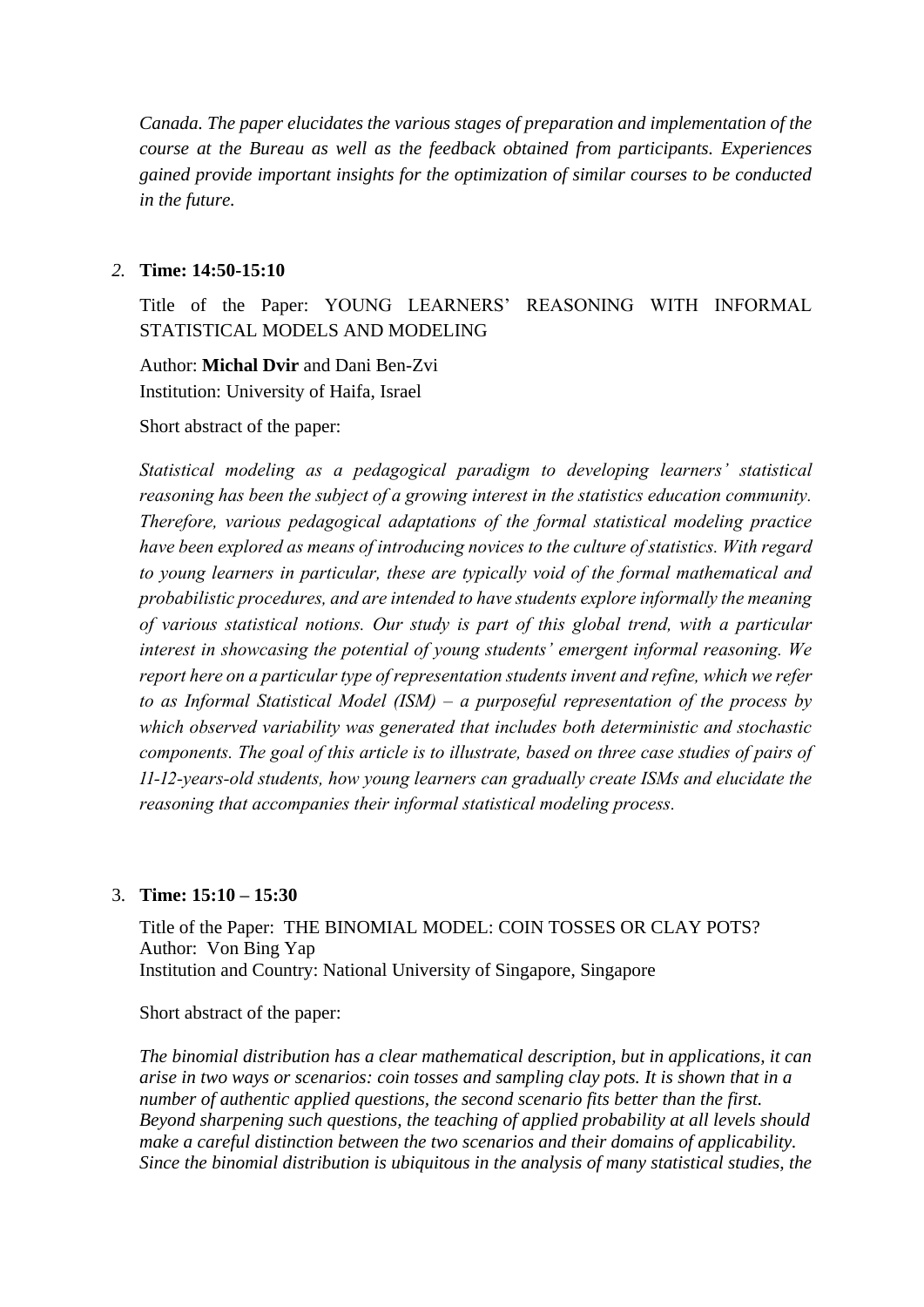*proposed reform could enhance the quality of media reports on various surveys and epidemiological studies, and thus positively impact public numeracy.*

## 4. **Time: 15:30-15:45**

 Title of the Paper: VARIABILITY MODELING AND DATA-DRIVEN DECISION-MAKING USING SOCIALLY OPEN-ENDED PROBLEMS: A COMPARATIVE STUDY OF HIGH SCHOOL STUDENTS IN THAILAND, BRUNEI AND ZAMBIA

 Author: Orlando González Institution and Country: Assumption University, Thailand

## Short abstract of the paper:

*The purpose of this article is to describe the features and instructional potential of the "Darts game" task (González & Chitmun, 2017), a socially open-ended problem through which students could be challenged to acknowledge, structure and model variability, in order to assess performance and develop data-driven decision-making skills. The results and key issues of implementing this task on Grade 12 classrooms in Thailand, Brunei and Zambia are discussed, and a quantitative statistical comparison is made of relevant findings emerging from students' answers among the three groups.*

## 5. **Time: 15:45 – 16:00**

Title of the Paper: ALGEBRAIZATION LEVELS OF STATISTICAL TABLES IN SECONDARY TEXTBOOKS

Authors: **Mara Magdalena Gea,** Jocelyn D. Pallauta, Pedro Arteaga, Carmen Batanero Institution and Country: University of Granada, Spain

## Short abstract of the paper :

*The aim of this paper is to analyze the algebraization levels involved in the mathematical activity linked to statistical tables in a sample of 18 Spanish secondary school textbooks (12-15- year-old students) from three different publishers. We performed a content analysis based on the classification of the statistical tables suggested by Lahanier-Reuter and the levels of algebraic reasoning described by Godino and his collaborators. The results show the increase the algebraization levels required to apply both statistical and arithmetic knowledge and algebraic reasoning with school level. The distribution of the types of statistical tables in the textbooks selected shows differences between the selected publishers as the school year progresses, which may go unnoticed by the teacher.*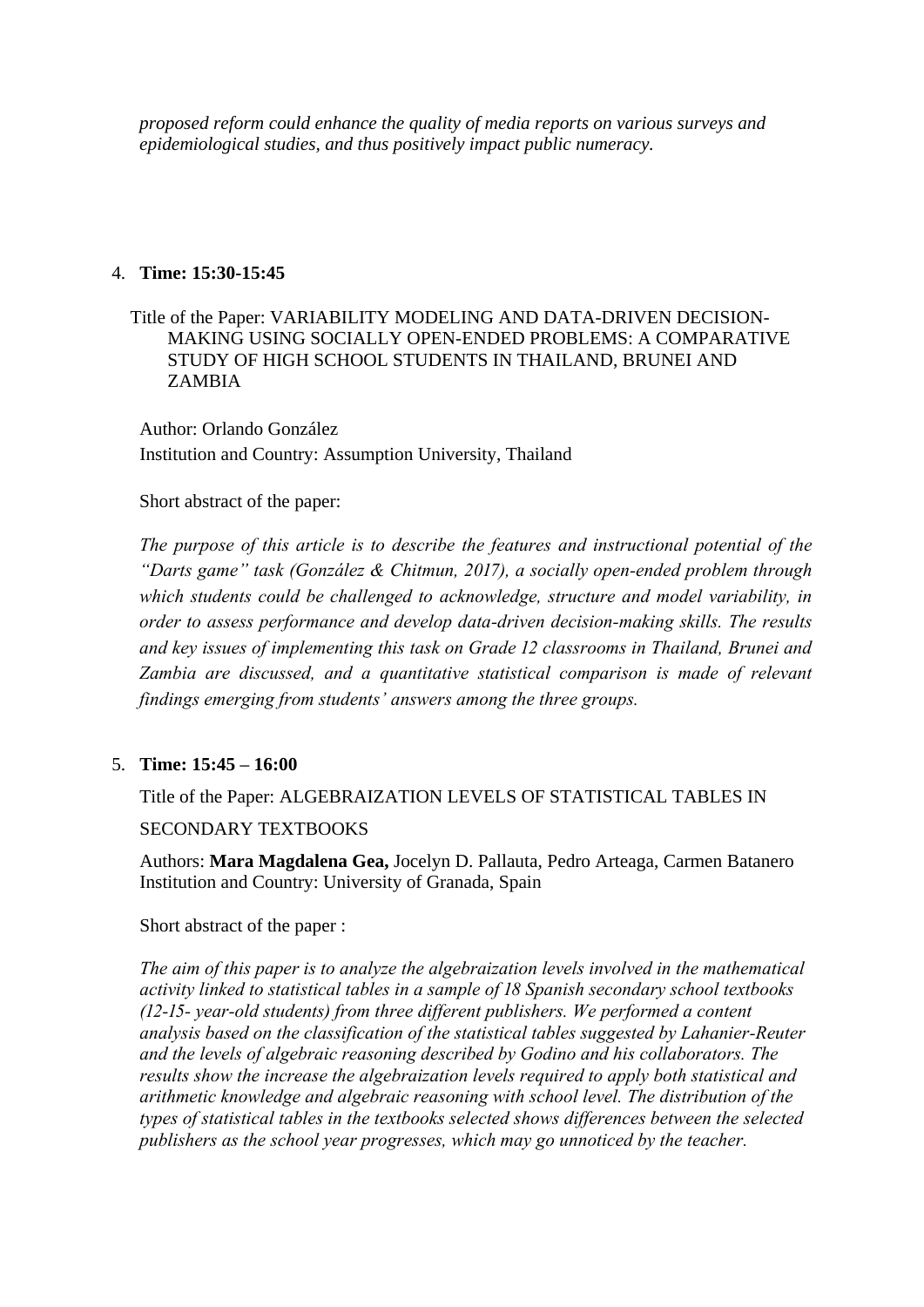### **6. Time: 16:00 -16:15**

## Title of the Paper: DATA MODELLING WITH YOUNG LEARNERS AS EXPERIENCES OF *ALLGEMEINGBILDUNG*

Author: Stine Gerster Johansen Institutions and Country: Danish School of Education, Aarhus University & University College Copenhagen, Denmark

#### Short abstract of the paper:

*This paper indicates how young learners can make experiences of Allgemeinbildung through data modelling. A teaching experiment was conducted in a Danish 3rd grade (aged 9-10) where students performed all parts of the data modelling process. Video recordings were made and afterwards transcribed. This is a presentation of empirical data, which shows examples of essential statistical reasoning. It includes posing questions relevant for data modelling, reasoning about how to structure data and reasoning about how the data modelling shed new light on the chosen topic. It is discussed how students' experiences can be a potential for Allgemeinbildung.* 

## **7. Time: 16: 15 -16:30**

Title of the Paper: INVESTIGATING MATHEMATICS TEACHER EDUCATORS' CONCEPTIONS FOR INFORMAL LINE OF BEST FIT Author: **Jale Gunbak Hatil**, Gulseren Karagoz Akar Institution and Country: Bogazici University, Turkey

#### Short abstract of the paper

*In this study, I examined eleven mathematics teacher educators' conceptions for informal line of best fit. Basic qualitative research design was used in this study. I conducted approximately one hour long task-based interviews to understand teacher educators' conceptualizations. Results showed that five of the teacher educators had representer, four had predictor and two had signal as their dominant conceptions. The results implied for the informal line of best fit that signal conception reflect and include the ideas of both representer and predictor conceptions.*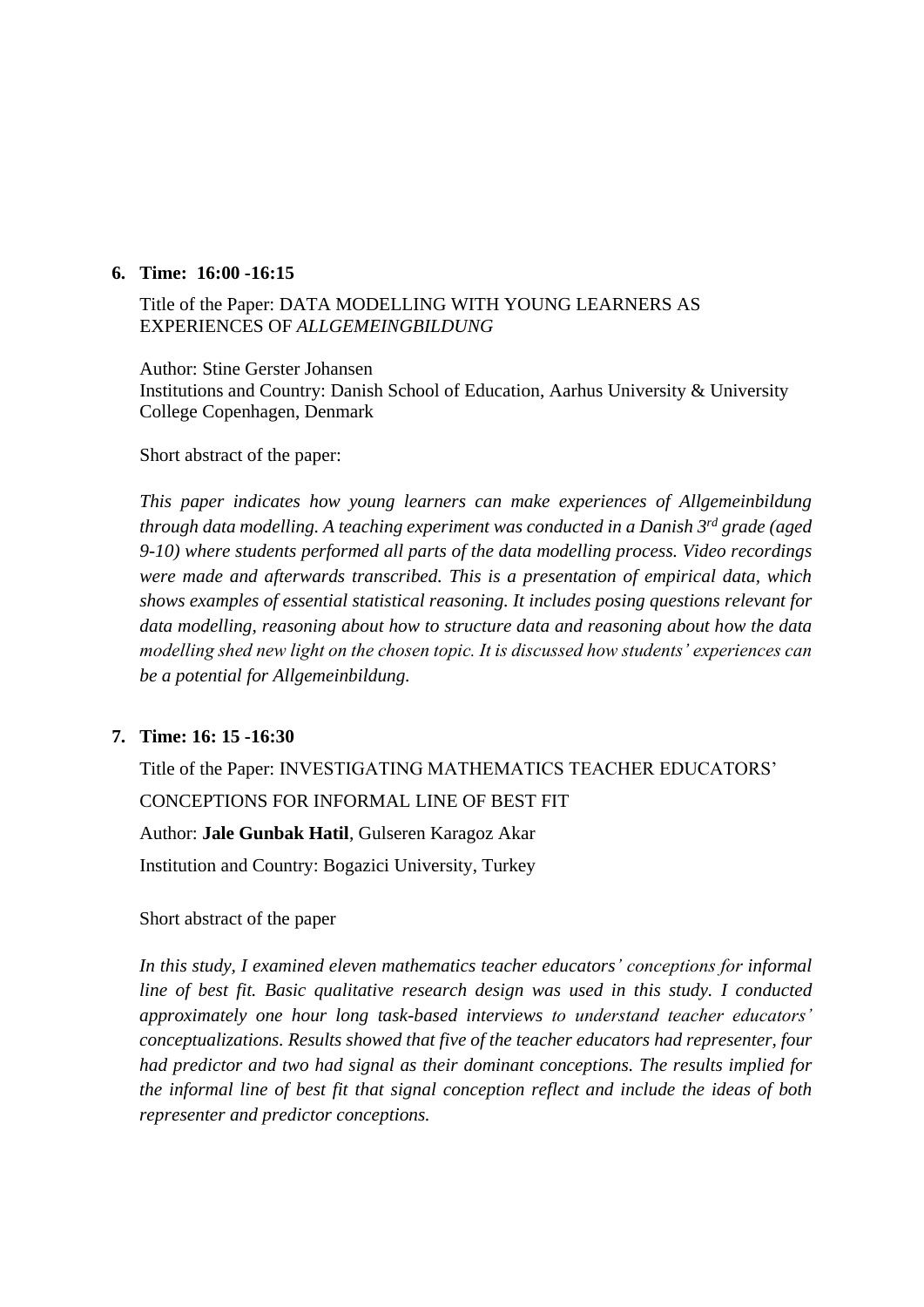…………………………………………

## **TSG-12 POSTER PRESENTATIONS**

## **1. ID N0.530**

DOES CLIMATE CHANGE REALLY EXIST? HIGH SCHOOL STUDENTS DISCOVER STATISTICAL METHODS BY SOLVING A MODELING PROBLEM

**Author(s):** Maren Hattebuhr, Martin Frank Institution : Karlsruhe Institute of Technology (KIT), DE

## **2. ID No. 548**

DO STUDENTS IN GRADE 10 GENERATE IDEAS OF STATISTICAL HYPOTHESIS TESTING SPONTANEOUSLY?

**Author(s):** Hiroto Fukuda, Naoya Miwa, Yoshiki Hashimoto **Institution** : Okayama University of Science, Okayama City, JP

**3. ID No.751** MODEL PROPOSAL TO PROMOTE THE CONSTRUCTION OF THE STRONG MEANING OF VOLATILITY **Author :** Miguel Andres Diaz Osorio Institution : Universidad Antonio Narino, Bogota, CO

## **4. ID No.1166**

IMPROVING STATISTICAL PEDAGOGY AMONG K TO 12 MATHEMATICS TEACHERS IN THE PHILIPPINES **Author :** Enriqueta Deguit Reston Institution : University of San Carlos, Cebu, PH

**5. ID No.1539** DEVELOPING MATHEMATICAL KNOWLEDGE FOR TEACHING MEAN AND MEDIAN OF PROSPECTIVE MATHEMATICS TEACHERS THROUGH THE LESSON **STUDY Author :** Thi Ha Phuong Nguyen Institution : University of Education, Da Nang University, Da Nang, VN